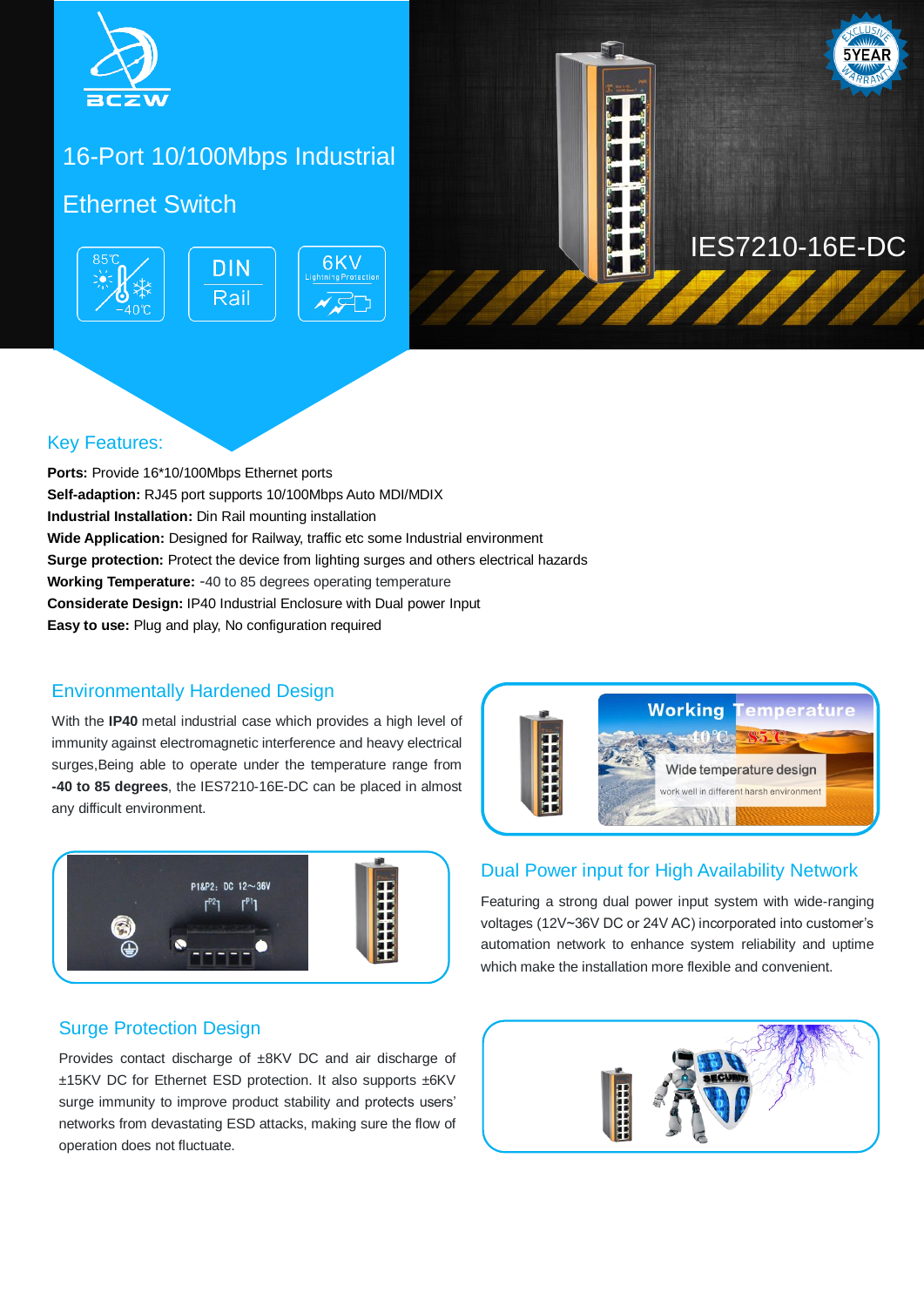# IES7210-16E-DC

# 16-Port 10/100Mbps Industrial Switch

## Technical Datasheet

| <b>Model</b>                   | <b>IES7210-16E-DC</b>                                                                 |         |
|--------------------------------|---------------------------------------------------------------------------------------|---------|
| <b>Hardware Specifications</b> |                                                                                       |         |
| Copper ports                   | 16 10/100BASE-T RJ45 auto-MDI/MDI-X ports                                             |         |
| Connector                      | Removable 4-pin terminal block                                                        |         |
|                                | Pin 1/2 for Power 1; Pin 3/4 for Power 2                                              |         |
| <b>LED Display</b>             | Power Indicator: PWR(green). Network Indicator: Link(yellow)                          |         |
| Power requirements             | 12~36V DC                                                                             |         |
| Power Consumption              | Less than 4Watts                                                                      |         |
| <b>Power Connector</b>         | Removable 4-pin terminal block, Pin 1/2 for Power 1; Pin 3/4 for Power 2              |         |
| Installation                   | DIN-rail kit and wall-mount kit                                                       |         |
| Switch Performance             | Backplane bandwidth                                                                   | 3.2Gbps |
|                                | Packet forwarding rate                                                                | 2.4Mpps |
|                                | <b>MAC</b> address                                                                    | 4k      |
|                                | Back pressure for half duple. IEEE 802.3x pause frame for full duplex<br>Flow control |         |
| Enclosure                      | IP40 Metal case                                                                       |         |
| <b>ESD Protection</b>          | 6KV ESD                                                                               |         |
| Dimension(W x D x H)           | 42 x 99 x 161mm (1.65in x 3.9in x 6.34in)                                             |         |
| Weight                         | 1.35Kg                                                                                |         |
| <b>Standards Conformance</b>   |                                                                                       |         |
|                                |                                                                                       |         |
|                                | IEEE802.3i 10 BASE-T                                                                  |         |
| Network standard               | IEEE802.3u 100 BASE-TX                                                                |         |
|                                | IEEE 802.3x Full-Duplex Flow Control                                                  |         |
|                                | FCC CFR47 Part 15, EN55022/CISPR22, Class A                                           |         |
|                                | EMS:                                                                                  |         |
|                                | IEC61000-4-2 (ESD): ±8kV (contact), ±15kV (air)                                       |         |
|                                | IEC61000-4-3 (RS): 10V/m (80MHz-2GHz)                                                 |         |
|                                | IEC61000-4-4 (EFT): Power Port: ±4kV; Data Port: ±2kV                                 |         |
| <b>Stability Testing</b>       | IEC61000-4-5 (Surge): Power Port: ±2kV/DM, ±4kV/CM; Data Port: ±2kV                   |         |
|                                | IEC61000-4-6 (CS): 3V (10kHz-150kHz); 10V (150kHz-80MHz)                              |         |
|                                | IEC61000-4-16 (Common mode conduction): 30V (cont.), 300V (1s)                        |         |
|                                | IEC 60068-2-32 (free fall)                                                            |         |
|                                | IEC 60068-2-27 (shock)<br>IEC 60068-2-6 (vibration)                                   |         |
| Environment                    |                                                                                       |         |
|                                | Operating temperature: -40°C~85°C, operating humidity: 5%~95%                         |         |
| Environment specification      | Storage temperature: -40°C~85°C, storage humidity: 5%~95%                             |         |
| Warranty                       | 5 Years                                                                               |         |